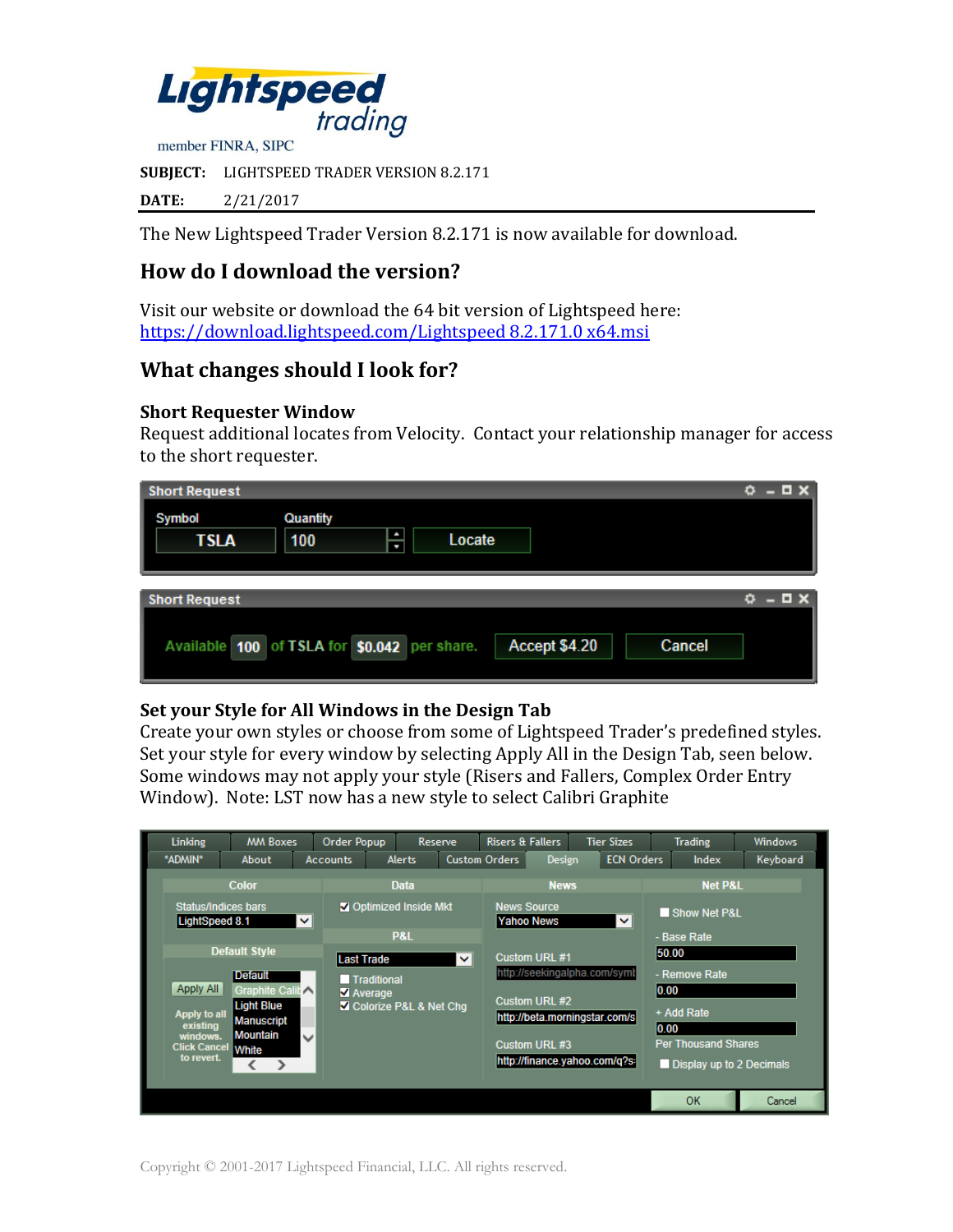

#### **Alert and Execution Sounds**

Configure your Alert and Execution sounds by choosing a Windows sound. You can then modify the windows sound to any custom sound.

#### **Option Chain Background Color**

Option to color in the money calls and puts

| Chain Tesla, Inc. |                  |       |                   |              |         |        |              |             |                     |                    | $0 - EX$      |  |
|-------------------|------------------|-------|-------------------|--------------|---------|--------|--------------|-------------|---------------------|--------------------|---------------|--|
| <b>TSLA</b>       | <b>All Dates</b> |       | <b>Near Money</b> | Standard   - | H<br>10 | 268.37 | $+6.29$      |             | 268.22 x 268.37     | 4,817,092          |               |  |
| Call              |                  | Last  | Change            | <b>Bid</b>   | Ask     | Volume | <b>Delta</b> | Close       | <b>Expiration T</b> | Expiration         | <b>Strike</b> |  |
| Feb 10, 257.5     |                  | 11.39 | $+5.89$           | 10.70        | 11.15   | 312    | 0.9469       | 5.50        | Weekly              | Feb 10, '17        | 257.50        |  |
| Feb 10, 260       |                  | 8.30  | $+4.58$           | 8.30         | 8.70    | 960    | 0.917        | 3.72        | Weekly              | Feb 10, '17        | 260.00        |  |
| Feb 10, 262.5     |                  | 6.80  | $+4.64$           | 5.95         | 6.45    | 991    | 0.851        | 2.16        | Weekly              | Feb 10. '17        | 262.50        |  |
| Feb 10, 265       |                  | 4.10  | $+2.88$           | 4.00         | 4.35    | 4,017  | 0.7286       | 1.22        | Weekly              | Feb 10, '17        | 265.00        |  |
| Feb 10, 267.5     |                  | 2.51  | $+1.96$           | 2.44         | 2.60    | 5,019  | 0.5606       | 0.55        | Weekly              | Feb 10, '17        | 267.50        |  |
| Feb 10, 270       |                  | 1.32  | $+1.06$           | 1.31         | 1.40    | 6,946  | 0.3757       | 0.26        | Weekly              | Feb 10, '17        | 270.00        |  |
| Feb 10, 272.5     |                  | 0.62  | $+0.48$           | .62          | .66     | 6.108  | 0.2167       | 0.14        | Weekly              | Feb 10. '17        | 272.50        |  |
| Feb 10, 275       |                  | 0.32  | $+0.23$           | .28          | .36     | 5.008  | 0.118        | 0.09        | Weekly              | Feb 10. '17        | 275.00        |  |
| Feb 10, 277.5     |                  | 0.22  | $+0.13$           | .14          | .18     | 1,705  | 0.0613       | 0.09        | Weekly              | Feb 10, '17        | 277.50        |  |
| Feb 10, 280       |                  | 0.10  | $+0.01$           | .07          | .13     | 2,081  | 0.0398       | 0.09        | Weekly              | Feb 10, '17        | 280.00        |  |
| Feb 17, 257.5     |                  | 11.88 | $+4.78$           | 11.85        | 12.25   | 62     | 0.8093       | 7.10        | <b>Monthly</b>      | Feb 17. '17        | 257.50        |  |
| $F - L = 17.20$   |                  | 0.04  | $A$ $0.7$         | 0.00         | 40.25   | 70F    | 0.7502       | <b>C</b> ZA | <b>MALGALIA</b>     | $F = L + T$ $14.7$ | 20000         |  |

## **VWAP in Level 2**

Add VWAP as one of the Level 1 Fields in your Level 2 Window in the MM Boxes Tab > Layout Subtab

| Tesla, Inc. | <b>TSLA</b>                                  |                            |                                                        |                                    |                                                                     |                  | o<br>$L$ 25%                         | $\Box$ $\times$   |
|-------------|----------------------------------------------|----------------------------|--------------------------------------------------------|------------------------------------|---------------------------------------------------------------------|------------------|--------------------------------------|-------------------|
| TIER<br>HI  | Ν1<br>271.18<br>ኃድድ 15<br><b>VWAP 268.92</b> | OPEN<br>CHG                | CLOSE 262.08<br>266.25<br>$+6.46$<br><b>EXCHG NSDQ</b> |                                    | 268.54<br>LAST<br>4,830.4<br>VOL<br>CHG % +2.46%<br><b>B SHRS 0</b> |                  |                                      |                   |
|             | <b>ARCA</b><br><b>BATS</b><br>CHEX           | 268.46<br>268.46<br>268.46 | 1                                                      | <b>BATY</b><br>EDGX<br><b>EDGA</b> | 268.60<br>268.60<br>268.61                                          | 3<br>3<br>3<br>х | 268.52<br>268.61<br>268.54<br>268.59 | .50<br>.30<br>.20 |
| 1           | <b>NSDQ</b><br>IEXG                          | 268.45<br>268.45           | 2                                                      | IEXG<br><b>NSDQ</b>                | 268.61<br>268.63                                                    | O                | 268.46<br>268.45<br>268.56           | .88               |
| 1<br>1      | BATY<br><b>EDGX</b>                          | 268.38<br>268.35           | 1<br>2                                                 | <b>BATS</b><br><b>ARCA</b>         | 268.78<br>269.10                                                    | 3<br>3<br>х      | 268.55<br>268.59<br>268.62           | .10<br>.01        |
| 1<br>1      | <b>EDGA</b><br><b>PHLX</b>                   | 268.34<br>268.27           | 1<br>1                                                 | <b>SBSH</b><br><b>PHLX</b>         | 269.91<br>270.00                                                    | s<br>3<br>3      | 268.56<br>268.66                     | .12               |
| 4           | <b>ROSY</b>                                  | 268.11                     |                                                        | csco                               | 274.<br>$\circ$                                                     |                  | 268.58<br>268.58                     | .52               |